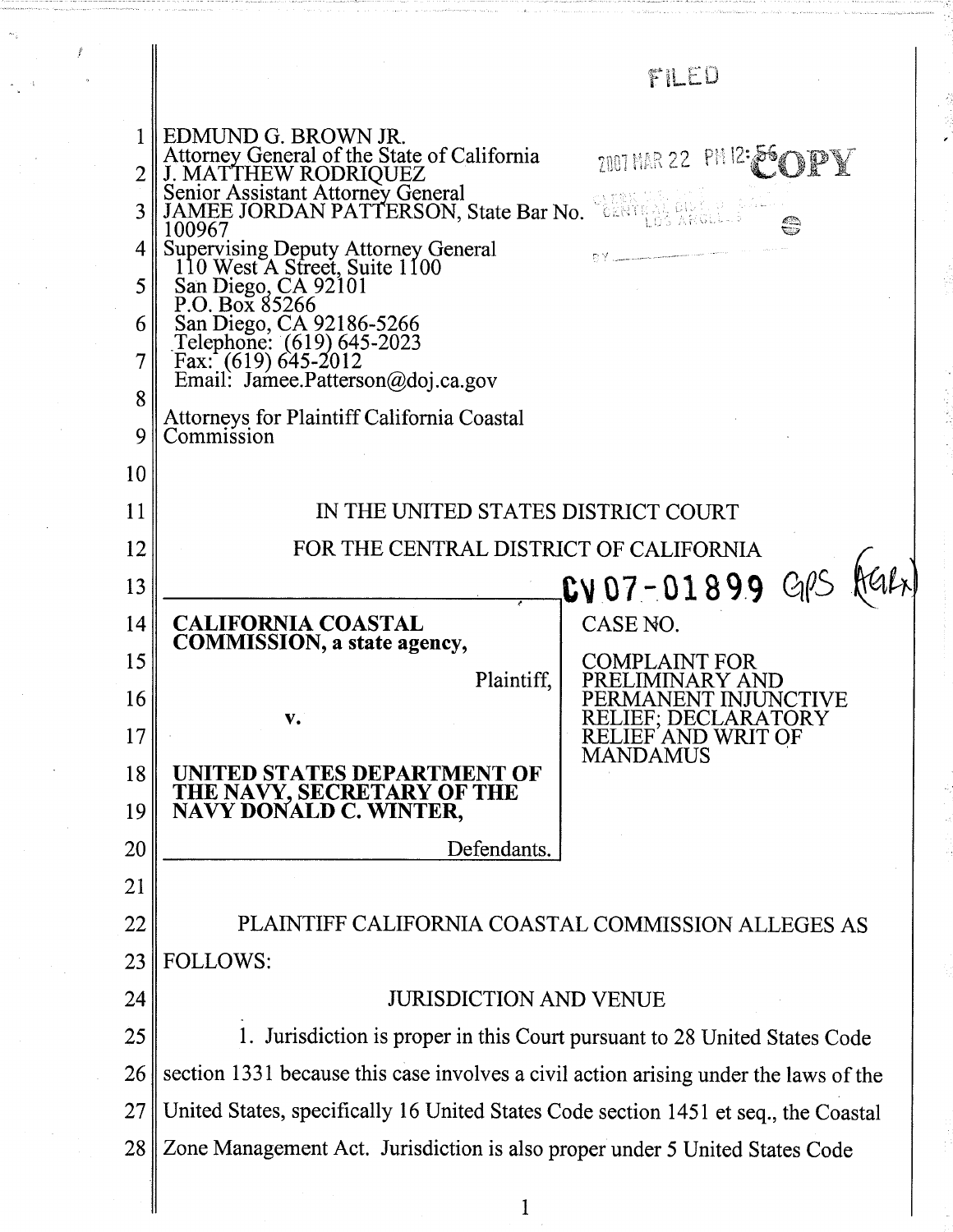section 702 because plaintiff alleges that it has been aggrieved by the actions of 1  $\overline{2}$ defendants and each of them, under 28 United States Code section 1361 because plaintiff seeks to compel defendants to comply with the requirements of the 3 Coastal Zone Management Act and under 28 United States Code section 220 1 4 5 because plaintiff seeks a declaration of the rights of the parties herein as set forth 6 in full below. Venue is proper in the Central District because defendants' activity complained of in this complaint is and will be occurring off the coast of Southern  $\overline{\tau}$ California in the Southern California Operating Area, generally between Santa 8 9 Barbara and Baja California. 28. U.S.C. § 1391(e)(2).

10

### DESCRIPTION OF ACTION

11 2. This case involves a dispute about whether plaintiff California Coastal Commission can review defendants' activity involving the use of mid-frequency 12 sonar in training exercises for consistency with California's federally-approved 13 coastal management program pursuant to the federal Coastal Zone Management 14 Act. Defendant United States Department of the Navy proposes to undertake 15 training exercises off the coast of Southern California which involve the use of 16 mid-frequency sonar outside the coastal zone. Mid-frequency sonar can adversely 17 affect marine mammals and sea turtles. Marine mammals and sea turtles swim in 18 and out of California's coastal zone on regular and cyclical bases and thus 19 20 constitute natural resources of the coastal zone. The use of mid-frequency sonar 21 will affect the natural resources of the coastal zone. The Navy submitted a consistency determination for the training exercises to the Commission for its 22 23 review. The Navy determined that its activity was consistent to the maximum extent practicable with California's management program. The Commission 24 reviewed the consistency determination. The Commission found that the Navy's 25 activity would only be consistent if conditioned to protect marine mammals and 26 27 sea turtles from the effects of mid-frequency sonar. The Commission imposed 28 conditions to protect marine mammals and sea turtles consistent with the resource

 $\overline{2}$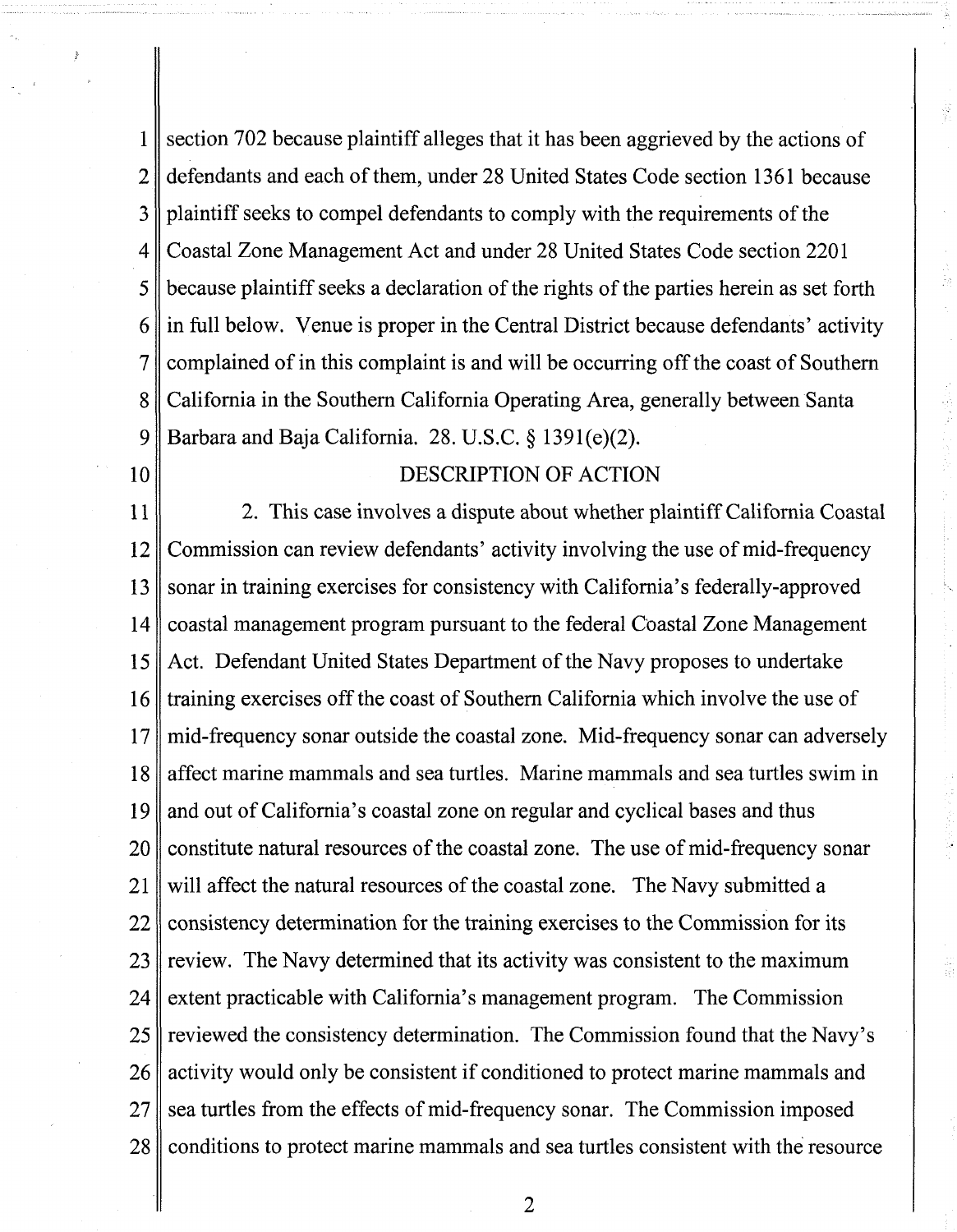$1<sup>1</sup>$ protection policies of the coastal management program. The Navy rejected these conditions and informed the Commission that it intends to proceed with the  $\overline{2}$ 3 training exercises without complying with the conditions and thus in violation of the Coastal Zone Management Act. 4

## PARTIES AND LEGAL FRAMEWORK

5

6 3. On January 1, 1977 Division 20 of the California Public Resources Code (5 30000 et seq.), known as the California Coastal Act of 1976 became effective  $\overline{7}$ (Coastal Act). The Coastal Act specifies that "[tlhis division shall be liberally 8 construed to accomplish its purposes and objectives." Cal. Pub. Resources Code, 9 5 30009. Pursuant to the federal Coastal Zone Management Act (16 U.S.C. 5 10 145 1 et seq.; CZMA), in 1978 the Secretary of Commerce approved the California 11 Coastal Management Program (CCMP) which includes the Coastal Act. The 12 Coastal Act policies are enforceable policies within the meaning of the CZMA. 13

14 4. Plaintiff brings claims for relief. Plaintiff Commission is a state agency created by the Coastal Act and has the power to sue and be sued. Cal. Pub. 15 Resources Code, \$8 30300, 30334. Plaintiff Commission is designated the state 16 coastal zone planning and management agency for any and all purposes and may  $17$ 18 exercise any and all powers set forth in the CZMA. Cal. Pub. Resources Code,  $\S$ 30330; 16 U.S.C. 5 1451 et. seq. The Commission is authorized to grant or issue 19 any statement required pursuant to such federal law that an activity of any person, 20 21 including a federal agency, is in conformity with the provisions of the Coastal Act which is part of California's federally approved CCMP. Cal. Pub. Resources 22 Code, § 30330. The Commission is the state agency charged with reviewing 23 federal agency activities for consistency with the CCMP. Cal.Pub. Resources 24 25 Code,  $\S$  30330; 16 U.S.C.  $\S$  1456(c)(1). As the authorized agency, the Commission is aggrieved by the actions of defendants and has standing to bring 26 this action. Plaintiff has exhausted all available administrative remedies prior to 27 bringing this action. 28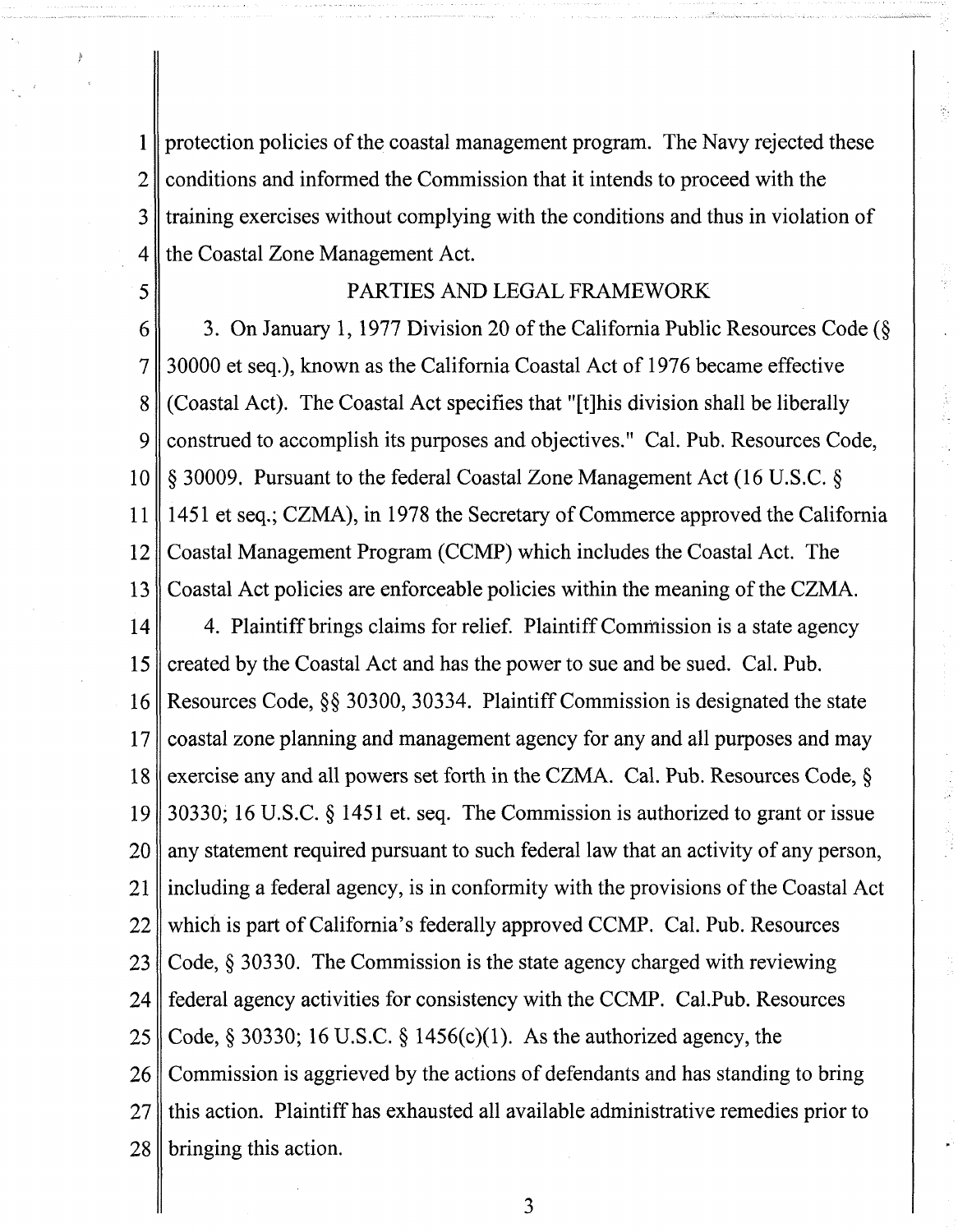5. Defendant United States Department of the Navy is a department of the 1  $\overline{2}$ United States of America and a Federal agency within the meaning of 16 United States Code section 1456; defendant Navy is named pursuant to 5 United States 3 Code section 702 among others. Defendant Secretary of the Navy is named here 4 5 in his official capacity as the head of the Department of the Navy pursuant to 5 United States Code section 702 among others. Each of the defendants named in 6 this complaint is sued in its capacity as an agency of the United States 7 8 Government bearing responsibility, in whole or in part, for the acts complained of in this complaint. 9

6. The CZMA, 16 United States Code section 1456, requires that after final 10 approval of the CCMP, each federal agency activity within or outside the coastal 11 zone that affects any land or water use or natural resource of the coastal zone shall 12 13 be carried out in a manner which is consistent to the maximum extent practicable with the enforceable polices of the CCMP. Natural resources include biological 14 15 resources that are found within a State's coastal zone on a regular or cyclical basis and include but are not limited to mammals (marine mammals), reptiles (sea 16 17 turtles) and coastal resources of national significance. 15 C.F.R. § 930.11(b). 18 Coastal resources of national significance include wildlife habitat area determined by a state to be of substantial biological value. 16 U.S.C. **8** 1453(2). Coastal 19 resources include resources described in the CCMP. 15 C.F.R. **5** 930.1 1 (b). 20 "Effect on coastal use or resource" means any reasonably foreseeable effect on 21 any coastal use or resource resulting from a federal action (including a federal 22 activity). 15 C.F.R. § 930.11(g). Effects are not just environmental effects but 23 include effects on coastal uses and include both direct effects which result from 24 25 the activity and occur at the same time and place as the activity and indirect 26 (cumulative and secondary) effects which result from the activity and are later in 27 time or farther removed in distance but are still reasonably foreseeable. 15 C.F.R. § 930.11(g). Indirect effects are effects resulting from the incremental impact of 28

 $\overline{4}$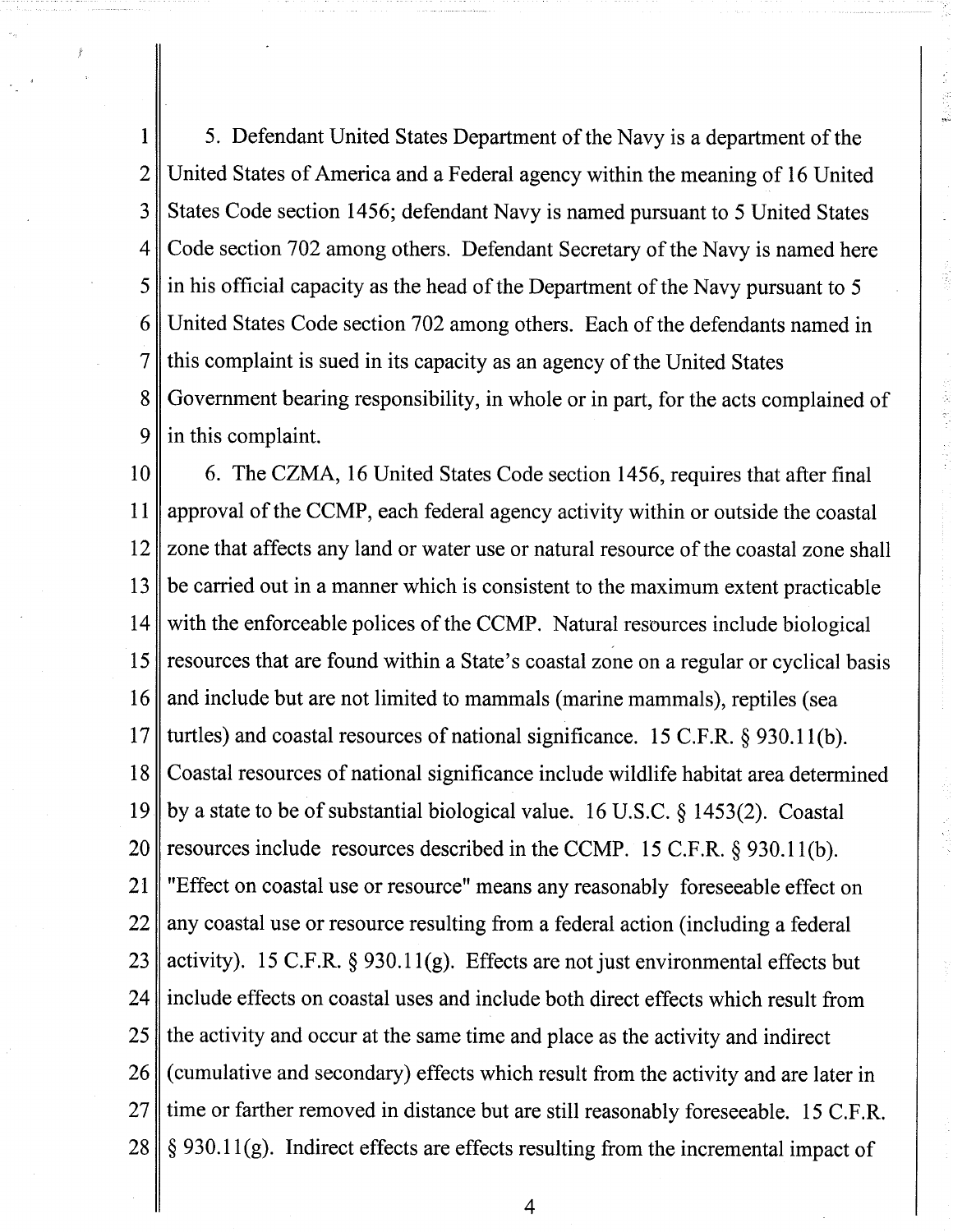the federal action when added to other past, present and reasonably foreseeable 1  $\overline{2}$ actions, regardless of what person(s) undertake(s) such actions. 15 C.F.R.  $\delta$ 930.11 $(g)$ . Effects on natural resources of the coastal zone include effects 3 resulting from federal activities outside the coastal zone which affect natural  $\mathbf 4$ 5 resources of the coastal zone, including marine mammals and sea turtles which are found within a State's coastal zone on a regular or cyclical basis as well as state-6  $\overline{7}$ designated areas of special biological significance.

7. The term "consistent to the maximum extent practicable" means "fully 8 consistent with the enforceable policies" of the CCMP "unless full consistency is 9 prohibited by existing law applicable to the Federal agency." 15 C.F.R. \$ 10 930.32(a)(1). Enforceable policies include laws or regulations by which a State 11 12 exerts control over natural resources in the coastal zone and which are incorporated in the management program.  $15$  C.F.R.  $\S$  930.11(h). Whenever 13 legally permissible, federal agencies "shall consider the-enforceable policies of 14 management programs as requirements to be adhered to in addition to existing 15 Federal agency statutory mandates." 15 C.F.R. § 930.11(h). If a federal agency 16 asserts that full consistency with a management program is prohibited, it is 17 required to describe to the state agency in writing the statutory provisions, 18 19 legislative history or other legal authority which limits the federal agency's discretion to be fully consistent. 15 C.F.R.  $\S$  930.11(h). **20** 

8. A state agency such as the Commission may issue a conditional 21 concurrence setting forth the conditions which must be satisfied in order to bring 22 an activity into consistency. 15 C.F.R.  $\S$  930.4(a)(1). If the federal agency 23 determines the conditions are unacceptable, the State's conditional concurrence is 24 treated as an objection. 15 C.F.R.  $\S$  930.4 (a)(2) and (3). If the federal agency 25 decides to proceed with the activity over the State's objection and is unwilling to 26 mediate the matter, the State's recourse is to sue. 15 C.F.R. § 930.116. 27

9. California's CCMP includes enforceable policies for protection of marine

28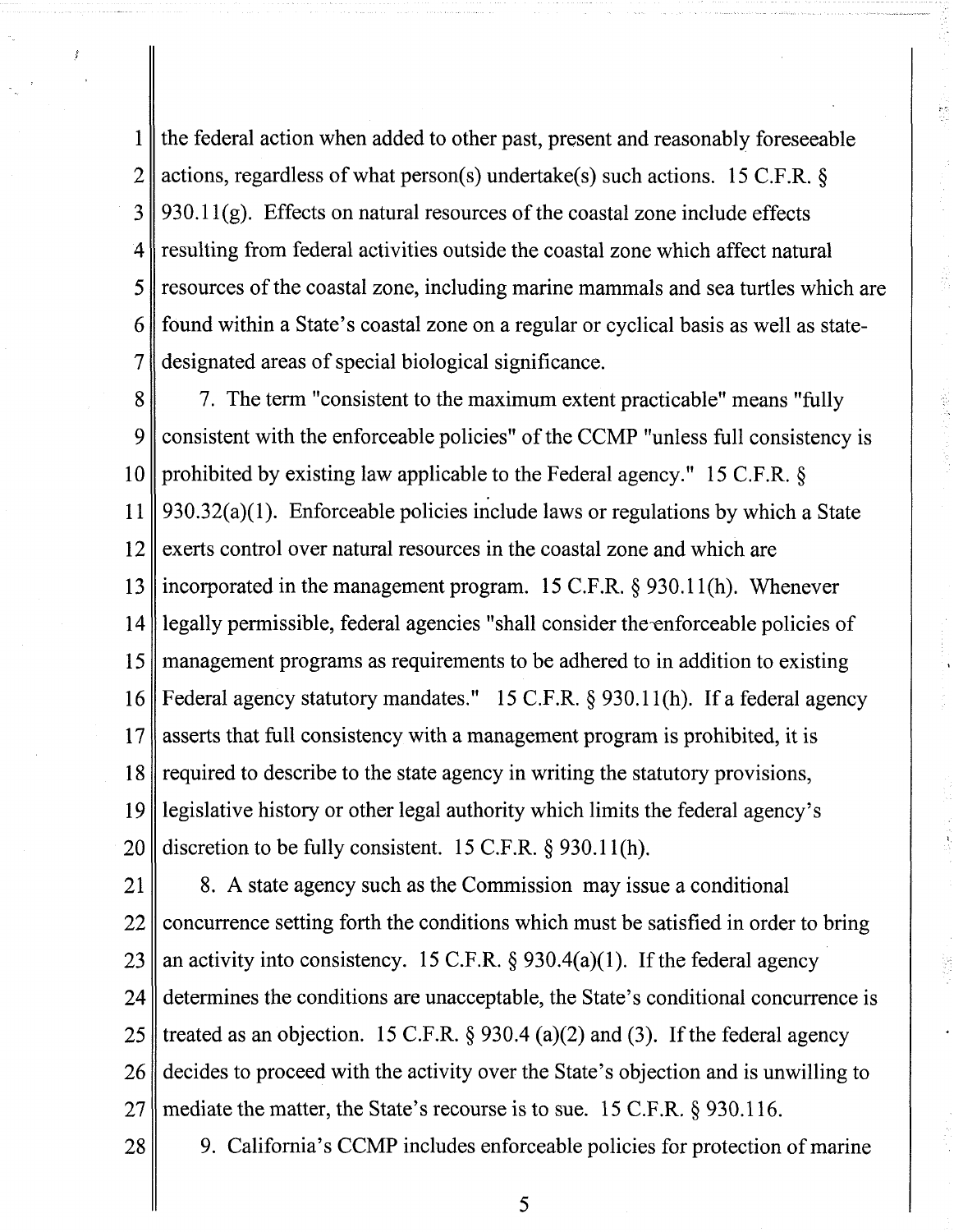| 1              | resources, including but not limited to marine mammals and sea turtles and areas       |  |
|----------------|----------------------------------------------------------------------------------------|--|
| $\overline{2}$ | of special biological significance. The Coastal Act (part of the CCMP) provides        |  |
| 3              | that "[m]arine resources shall be maintained, enhanced, and where feasible,            |  |
| 4              | restored. Special protection shall be given to areas and species of special            |  |
| 5              | biological or economic significance. Uses of the marine environment shall be           |  |
| 6              | carried out in a manner that will sustain the biological productivity of coastal       |  |
| 7              | waters and that will maintain healthy populations of all species of marine             |  |
| 8              | organisms for long-term commercial, recreational, scientific and educational           |  |
| 9              | purposes." Cal. Pub. Resources Code, § 30230. The Coastal Act provides that the        |  |
| 10             | biological productivity and quality of coastal waters appropriate to maintain          |  |
| 11             | optimum populations of marine organisms shall be maintained. Cal. Pub.                 |  |
| 12             | Resources Code, $\S 30231$ . The Act further provides that environmentally sensitive   |  |
| 13             | habitat areas shall be protected against any significant disruption of habitat values. |  |
| 14             | Cal. Pub. Resources Code, § 30240.                                                     |  |
| 15             | <b>FIRST CLAIM FOR RELIEF</b>                                                          |  |
| 16             | PRELIMINARY AND PERMANENT INJUNCTIVE RELIEF                                            |  |
| 17             | 10. The Commission incorporates by reference the allegations of paragraphs             |  |
| 18             | 1 through 9 as if set forth in full at this point.                                     |  |
| 19             | 11. On October 25, 2006 the Navy submitted to the Commission its                       |  |
| <b>20</b>      | consistency determination for the Composite Training Unit Exercises                    |  |
| 21             | (COMPTUEX) and Joint Task Force Exercises (JTFEX). The Navy proposed to                |  |
| 22             | conduct seven COMPTUEXs and seven JTFEXs (a total of fourteen exercises)               |  |
| 23             | over a two year period commencing in January 2007. The exercises will include          |  |
| 24             | the use of mid-frequency sonar outside the coastal zone.                               |  |
| 25             | 12. The Commission considered the Navy's consistency determination at two              |  |
| 26             | public hearings, one in December 2006 and again on January 10, 2007. The               |  |
| 27             | Commission conditionally concurred with the consistency determination, finding         |  |
| 28             | that only as conditioned would the activity be consistent (both fully and to the       |  |

 $\frac{1}{2}$ 

 $\frac{1}{\sqrt{2}}$ 

 $\bar{\gamma}$ 

 $\frac{d}{dt}$ 

**1999年** 

ÿ

 $\phi^1_{\rm L}$ 

 $\begin{array}{c} \leftarrow & \leftarrow & \leftarrow \\ \leftarrow & \leftarrow & \leftarrow \\ \leftarrow & \leftarrow & \leftarrow \\ \leftarrow & \leftarrow & \leftarrow \\ \leftarrow & \leftarrow & \leftarrow \\ \leftarrow & \leftarrow & \leftarrow \\ \leftarrow & \leftarrow & \leftarrow \\ \leftarrow & \leftarrow & \leftarrow \\ \leftarrow & \leftarrow & \leftarrow \\ \leftarrow & \leftarrow & \leftarrow \\ \leftarrow & \leftarrow & \leftarrow \\ \leftarrow & \leftarrow & \leftarrow \\ \leftarrow & \leftarrow & \leftarrow \\ \leftarrow & \leftarrow & \leftarrow \\ \leftarrow & \leftarrow & \leftarrow \\ \leftarrow & \leftarrow & \leftarrow \\ \leftarrow & \leftarrow & \leftarrow \\ \leftarrow & \leftarrow & \$ 

ulija<br>Herio

 $\cdots$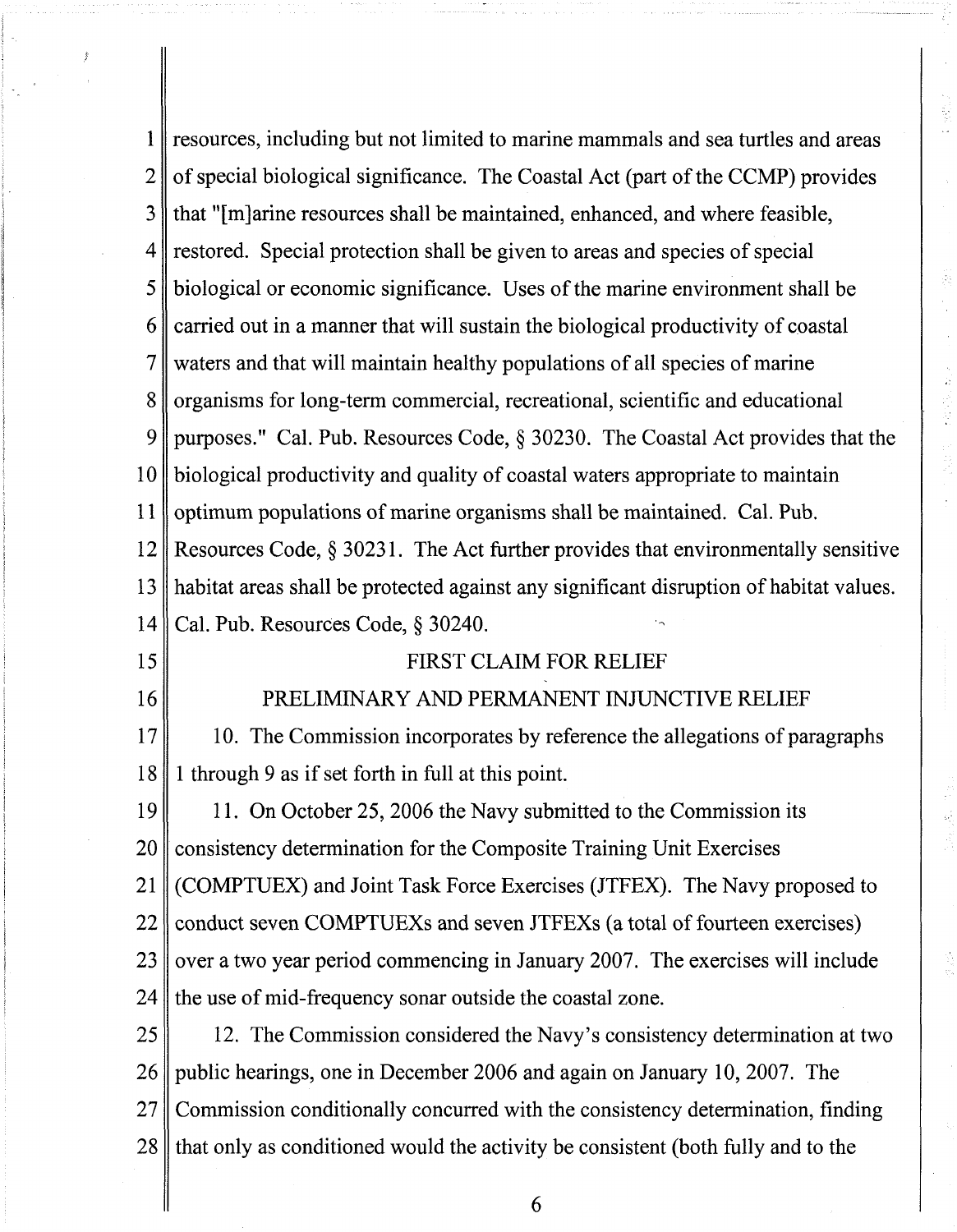naximum extent practicable) with enforceable policies of the CCMP, specifically  $\mathbf{1}$ sections 30230, 30231 and 30240 of the Coastal Act. Cal. Pub. Resources Code,  $\overline{2}$ **\$8** 30230,3023 1 and 30240. The Commission imposed fourteen conditions, 3 twelve of which were intended to protect marine mammals, sea turtles and areas of 4 5 special biological significance from the effects of mid-frequency sonar. The Commission found that many of the species affected by mid-frequency sonar 6 spend some portions of their life cycles within coastal waters including marine 7 mammals and sea turtles that swim in and out of the coastal zone. The 8 9 Commission's conditions required the Navy to: implement safety zones out to the 10 distance at which the sonar has attenuated to 154 dB (a lower frequency threshold 11 than the Navy proposed); include two dedicated trained observers at all times during the use of sonar; provide adequate training for the monitors; include 12 Passive Acoustic Monitoring and use it to enforce the safety zone; perform aerial  $13$ monitoring; avoid where possible effects on gray whales, the National Marine 14 Sanctuaries, areas with high concentrations of marine mammals and complex, 15 steep seabed topography; implement additional measures for night and low 16 17 visibility conditions; and implement pre-exercise monitoring one-half hour before 18 sonar use.

ž

19 13. On February 12,2007 the Navy wrote to the Commission and advised that it was unable to agree to the twelve conditions regarding the use of mid-frequency 20 sonar as set forth in the Commission's conditional concurrence. The Navy 21 informed the Commission that it would treat the Commission's conditional 22 concurrence as an objection with regard to those twelve conditions and that it 23 intends to proceed with the activity as outlined in the consistency determination. 24

25 14. Also on February 12, 2007 the Navy posted on its Internet web-site two 26 documents - an environmental assessment and a finding of no significant impact - 27 for the training exercises. The Navy did not provide these documents or the environmental information on which they are based to the Commission in 28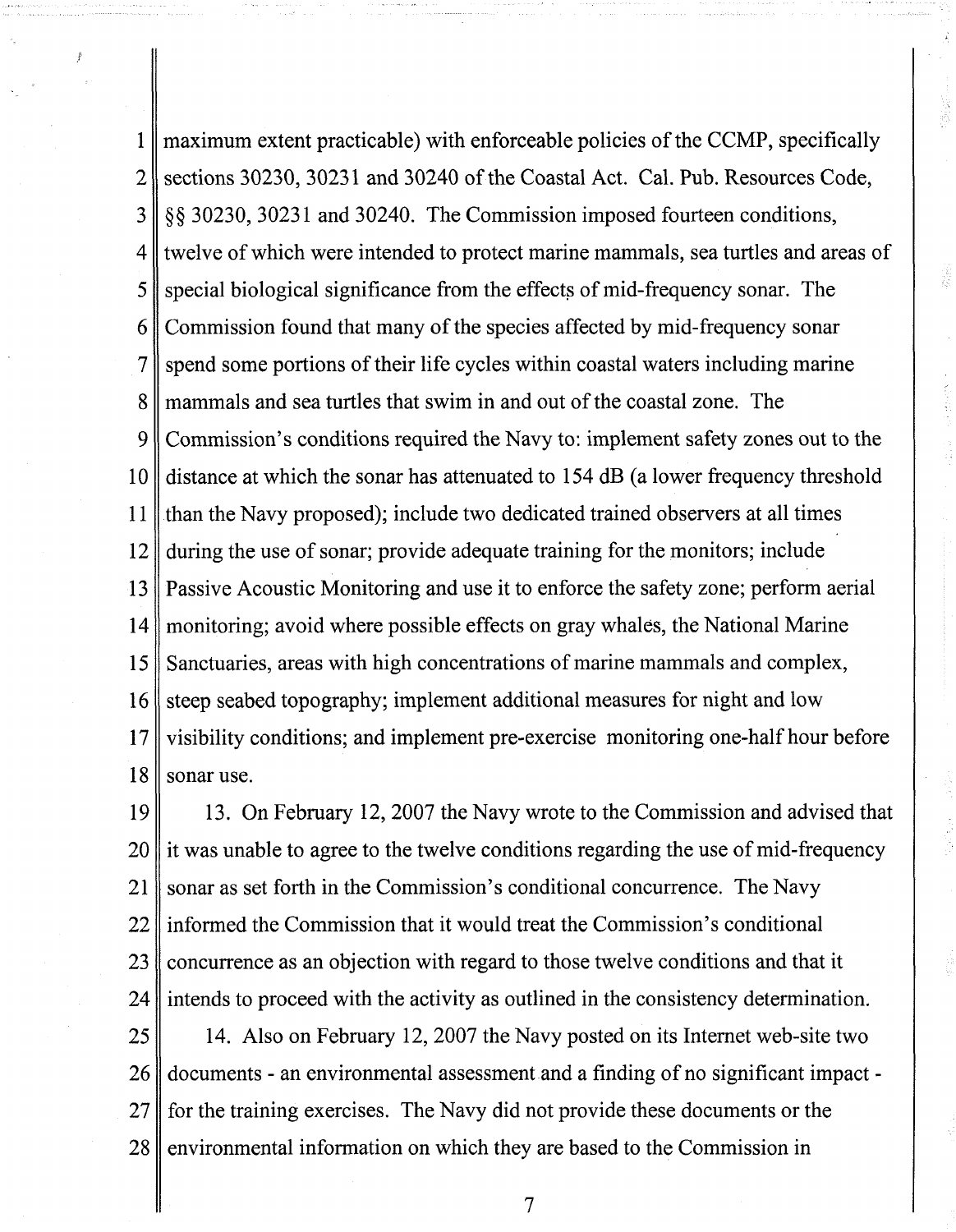1 connection with the consistency determination for the training exercises. The  $\overline{2}$ environmental assessment contains information indicating that the use of mid-3 frequency sonar will have effects, including potential adverse effects, on marine 4 mammals. The environmental assessment states that the mid-frequency sonar will result in Level B Harassment to a number of species including whales, dolphins 5 and porpoises. With regard to several endangered species including the blue 6 7 whale, fin whale, humpback whale, sei whale and sperm whale, the environment assessment states that the Navy finds that the training events may have effects on 8 9 those species and a final determination of effect will be discussed through an Endangered Species Act section 7 process. Section 7 is a process involving 10 11 consultation between the National Marine Fisheries Service (NMFS) and a federal 12 agency and can result in NMFS issuing permits for the "take" of an endangered 13 species in which a species is harassed, harmed, killed or otherwise adversely 14 affected by an activity. <sup>+</sup>

15 15. The use of mid-frequency sonar will have reasonably foreseeable effects on coastal uses and resources. The actions of the Navy and the Secretary of the 16 17 Navy will lead to serious impacts on California's coastal resources, including but 18 not limited to adverse impacts on marine mammals such as whales, dolphins and 19 porpoises as well as sea turtles which are found in California's coastal zone on a regular as well as cyclical basis. The Navy's action in proceeding with the 20 training exercises over the objection of the Commission and without complying 21 with the twelve conditions will be inconsistent with the CCMP. The Navy's 22 23 activity will not be consistent to the maximum extent practicable with the CCMP. 24 The Navy has failed to demonstrate that it cannot meet the twelve conditions. The Navy has not argued, nor has it demonstrated, that full consistency is prohibited by 25 existing federal laws applicable to the Navy which limit the Navy's discretion to 26 be fully consistent with the enforceable policies of the CCMP. The Navy is not 27 28 excused from conducting the training exercises in a manner that is fully consistent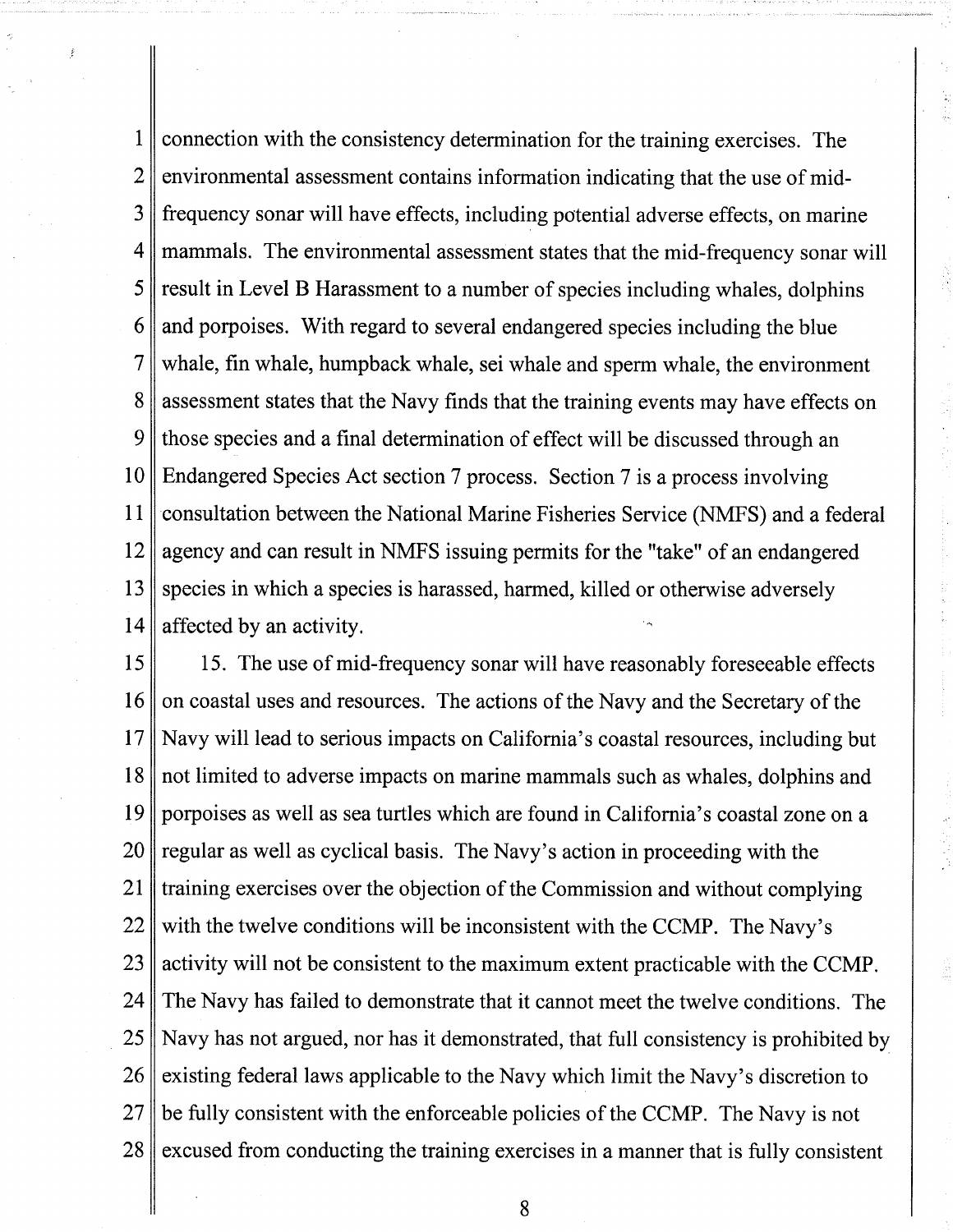with the enforceable policies of the CCMP. The Navy's own environmental  $\mathbf{1}$ information demonstrates that reasonably foreseeable effects can occur to the  $\overline{2}$ natural resources of California's coastal zone. 3

16. Unless the Navy and the Secretary are enjoined from proceeding with the  $\overline{4}$ training exercises without complying with the twelve conditions required by the 5 Commission in its conditional concurrence in the Navy's consistency 6 determination, the Commission will be irreparably harmed in that the police power  $\overline{7}$ jurisdiction granted to the Commission by the State Legislature will be directly 8 undermined, and the Commission's ability to carry out the goals, objectives and  $\mathbf Q$ enforceable policies of the Coastal Act and the CCMP will be seriously impaired. 10 11 Unless defendants are enjoined to comply with the CZMA and the CCMP, the Commission's authority under the CZMA and the CCMP will be rendered 12 ineffective. As the agency responsible for protection of the public's rights in 13 precious coastal resources including but not limited to marine mammals and sea 14 turtles, the Commission will suffer further irreparable harm in that defendants' 15 16 activity will permanently and irrevocably harm the public's rights to have the Commission insure that defendants' activity is consistent with the CCMP. 17 Moreover, the Navy's training exercises including the use of mid-frequency sonar 18 19 can reasonably be expected to affect California's coastal water uses and natural resources. Unless defendants are commanded to comply with the CZMA, **20** 21 defendants' activity will affect California's coastal water uses and natural resources without being fully consistent with the CCMP, in violation of the 22 CZMA. 23

17. The Commission has requested orally and in writing that defendants 24 comply with the CCMP and the CZMA. The Commission has attempted to 25 26 resolve its differences with the Navy and has not been able to do so. Defendants 27 have stated in writing that they plan to proceed with the training exercises over the Commission's objection. The Commission has no adequate remedy at law for the 28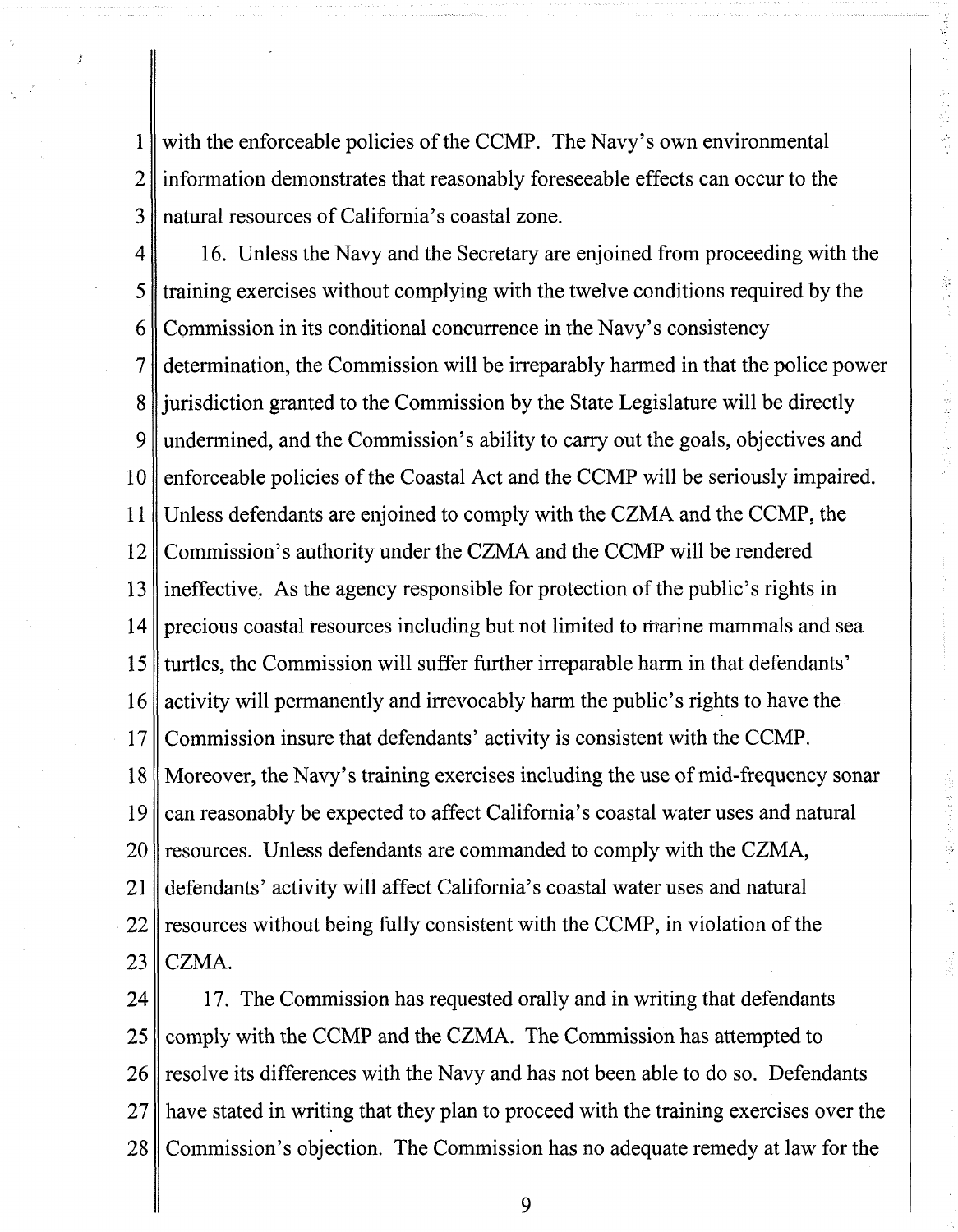$\mathbf{1}$ harm being done by defendants in that only the exercise of the Court's equitable powers can command defendants to comply with CZMA and the CCMP. The 2 Commission has no adequate remedy at law in that only the exercise of the Court's 3 equitable powers can 1) enjoin defendants from proceeding with their activity 4 unless and until they comply with the CZMA and the CCMP and 2) enjoin 5 defendants to comply with the twelve conditions identified by the Commission as 6 necessary to bring defendants' activity into compliance with the CZMA and the 7 CCMP. 5 U.S.C. **8** 702. 8

#### SECOND CLAIM FOR RELIEF

### DECLARATORY RELIEF

11 18. The Commission incorporates the allegations of paragraphs 1 through 17 as if set forth in full at this point. 12

 $\overline{Q}$ 

10

13 19. An actual controversy exists between the Commission and defendants in 14 that the Commission contends that defendants' activity'involving the use of mid-15 frequency sonar outside the coastal zone is a federal activity affecting the natural 16 resources of the coastal zone, is subject to consistency review by the Commission and is required to be fully consistent with the enforceable policies of the CCMP 17 18 including California Public Resources Code sections 30230, 30231 and 30240. 19 Defendants disagree and contend that the part of their activity involving the use of mid-frequency sonar is not subject to consistency review by the Commission and 20 21 will not affect the coastal zone.

22 20. A declaration of the rights of the parties and of the proper interpretation 23 of the relationship between the CZMA, the CCMP and defendants' activity is appropriate for the determination of this case pursuant to 28 United States Code 24 25 section 2201.

26 21. The Commission is entitled to a declaration that defendants' activity involving the use of mid-frequency sonar outside the coastal zone in connection 27 28 with the COMPTUEX and JTFEX is a federal activity affecting the natural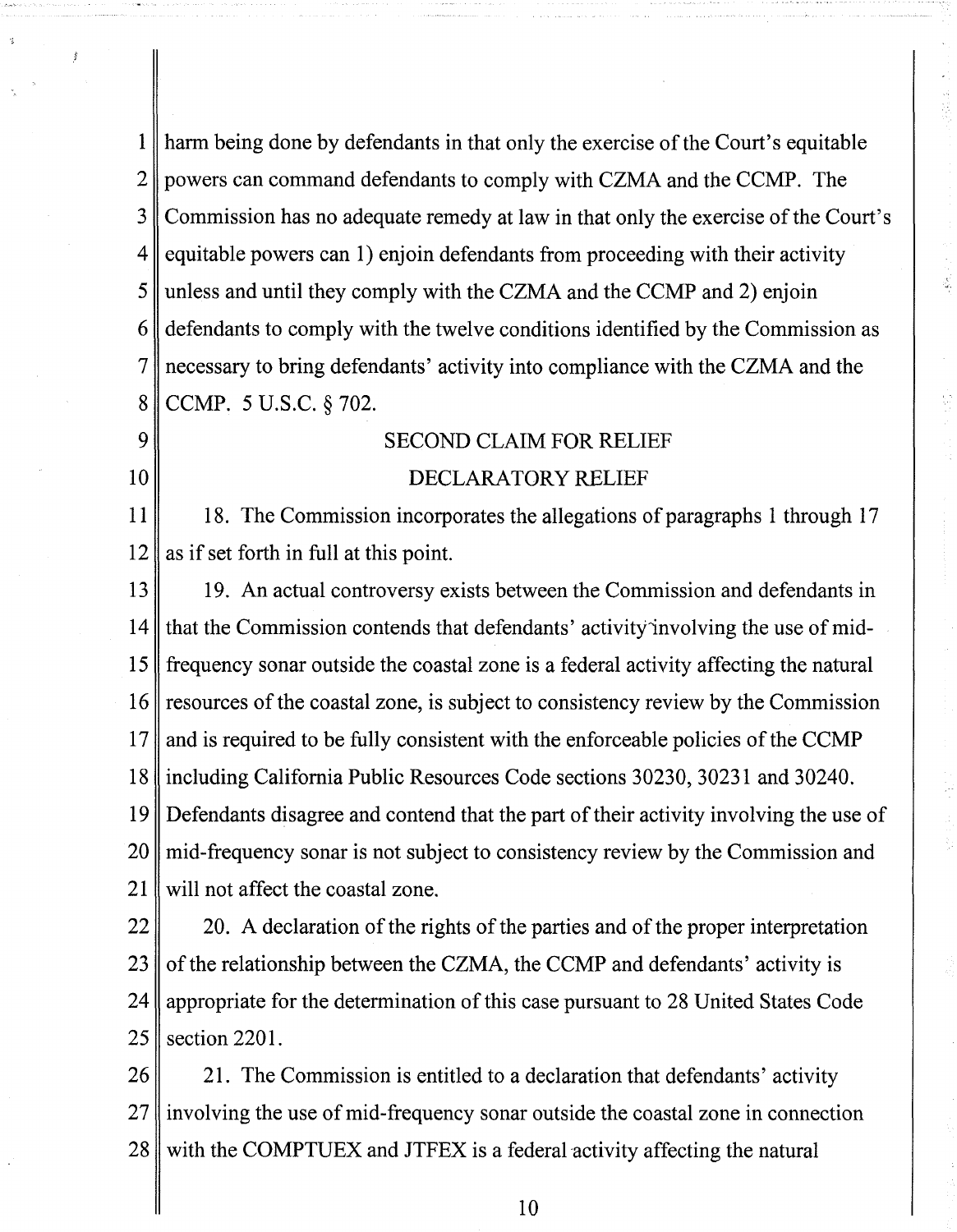resources of the coastal zone, is subject to consistency review by the Commission 1  $\overline{2}$ and is required to be fully consistent with the enforceable policies of the CCMP including California Public Resources Code sections 30230, 3023 1 and 30240. 3 The Commission is further entitled to a declaration that defendants' activity is not  $\overline{4}$ consistent to the maximum extent practicable with the enforceable policies of the 5 CCMP. 6

# THIRD CLAIM FOR RELIEF WRIT OF MANDAMUS

9 22. The Commission incorporates the allegations of paragraphs 1 through 21 as if set forth in full at this point. 10

7

8

25

11 23. Defendants and each of them have a duty under the CZMA (16 U.S.C. *5*  12 1456) to provide a consistency determination to the Commission for all of their federal activity affecting the coastal zone, including but not limited to the use of 13 mid-frequency sonar. Defendants and each of them have a duty to insure that their 14 activity is fully consistent with the CCMP, including the use of mid-frequency 15 16 sonar.

17 24. In refusing to submit the use of mid-frequency sonar as a part of their federal activity requiring consistency review by the Commission, defendants have 18 19 breached their duty under the CZMA. In refusing to comply with the twelve 20 conditions imposed by the Commission on the Navy's consistency determination, defendants have breached their duty under the CZMA. 21

25. Pursuant to 28 United States Code section 1362, the Commission is 22 entitled to a writ of mandamus from this Court to compel defendants to perform 23 their duties under the CZMA. 24

### PRAYER FOR RELIEF

Wherefore, plaintiff California Coastal Commission prays for relief and 26 27 judgment against defendants the United States Department of the Navy and Secretary of the Navy Donald C. Winter as follows: 28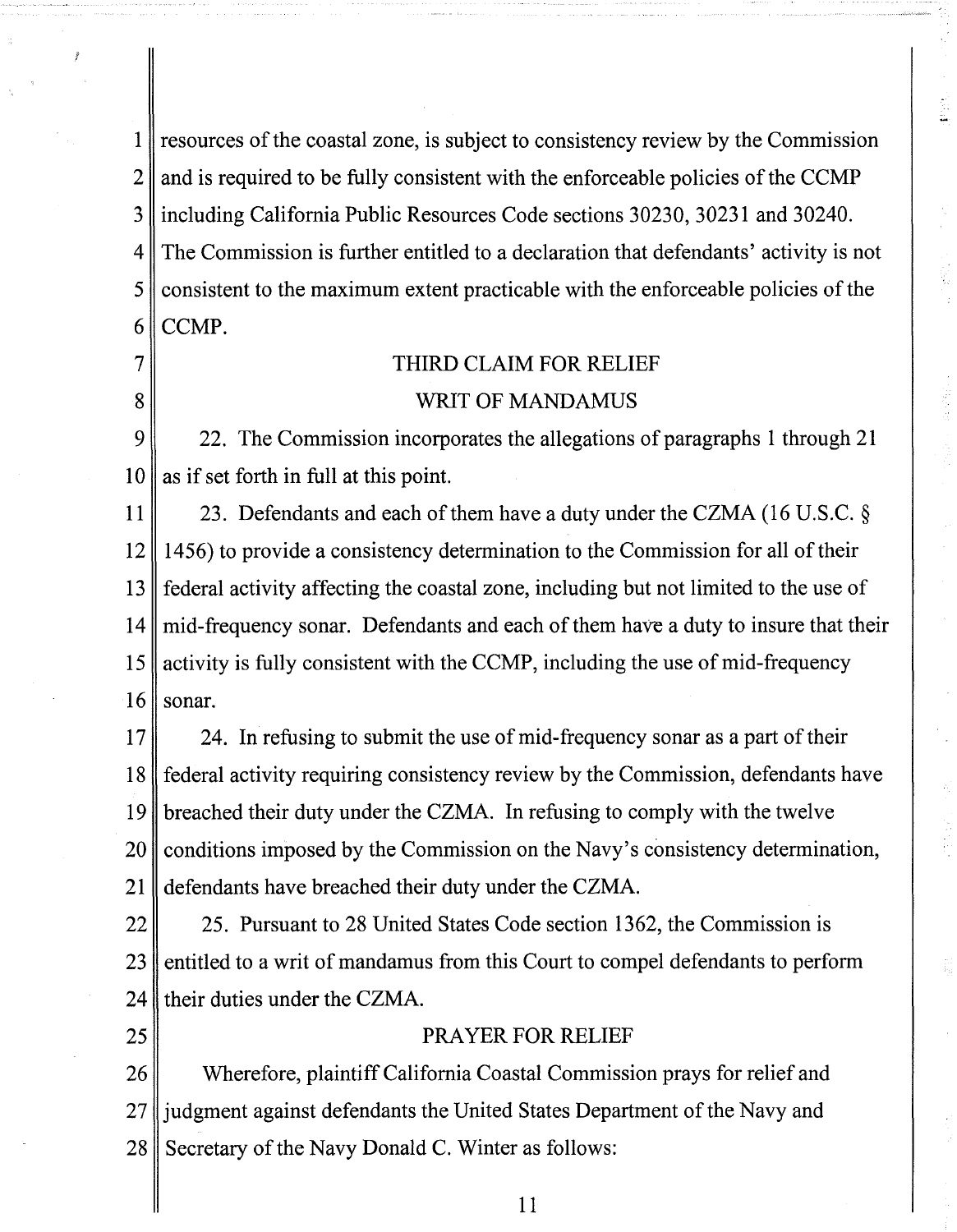## ON THE FIRST CLAIM FOR RELIEF

 $\overline{2}$ 1. For a preliminary injunction ordering defendants, and any persons acting on their behalf, to comply with the CZMA and the CCMP; 3

2. For a preliminary injunction enjoining defendants, and any persons acting  $\overline{4}$ 5 on their behalf, from proceeding with the use of mid-frequency sonar in 2onnection with the COMPTUEX and JTFEX unless and until they comply with 6 the twelve conditions found by the Commission to be necessary to make 7 defendants' activity consistent with the CZMA and the CCMP; 8

9 3. For a permanent injunction ordering defendants, and any persons acting on their behalf, to comply with the CZMA and the CCMP;  $10$ 

4. For a permanent injunction enjoining defendants, and any persons acting 11 12 on their behalf, from proceeding with the use of mid-frequency sonar in connection with the COMPTUEX and JTFEX unless and until they comply with  $13$ 14 the twelve conditions found by the Commission to be necessary to make defendants' activity consistent with the CZMA and the CCMP; 15

16

1

## ON THE SECOND CLAIM FOR RELIEF

 $17$ 5. For a declaration that defendants' activity involving the use of midfrequency sonar outside the coastal zone in connection with the COMPTUEX and 18 19 JTFEX is a federal activity affecting the natural resources of the coastal zone, is 20 subject to consistency review by the Commission and is required to be fully consistent with the enforceable policies of the CCMP including California Public 21 Resources Code sections 30230, 30231 and 30240; 22

6. For a declaration that defendants' activity is not consistent to the maximum 23 extent practicable with the enforceable policies of the CCMP; 24

25

## ON THE THIRD CLAIM FOR RELIEF

7. For a writ of mandamus directing defendants to perform their duties under 26 27 the CZMA;

28 /I/